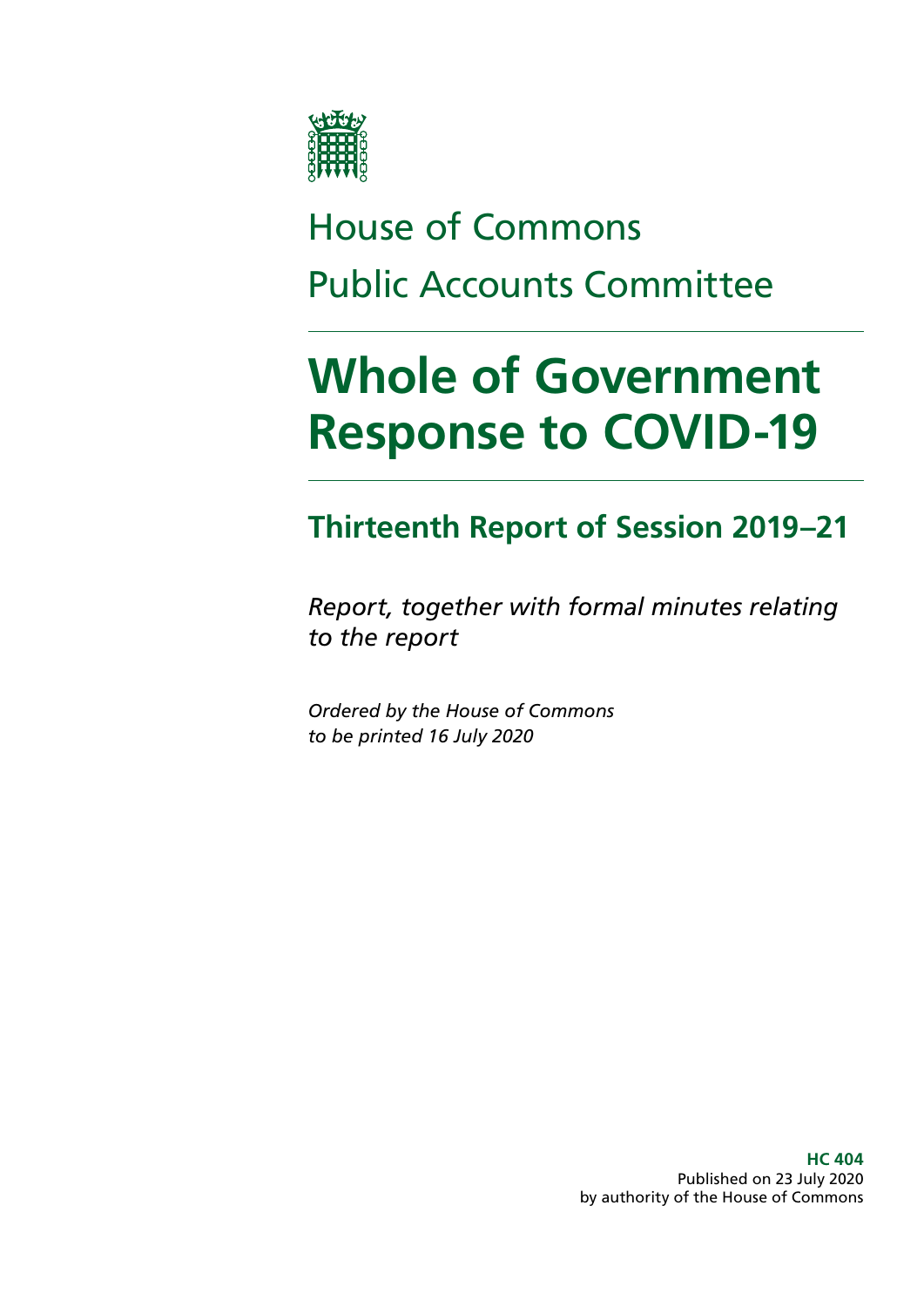### **The Committee of Public Accounts**

The Committee of Public Accounts is appointed by the House of Commons to examine "the accounts showing the appropriation of the sums granted by Parliament to meet the public expenditure, and of such other accounts laid before Parliament as the committee may think fit" (Standing Order No.148).

#### **Current membership**

[Meg Hillier MP](https://www.parliament.uk/biographies/commons/meg-hillier/1524) (*Labour (Co-op), Hackney South and Shoreditch*) (Chair) [Mr Gareth Bacon MP](https://members.parliament.uk/member/4798/contact) *(Conservative, Orpington)* [Kemi Badenoch MP](https://members.parliament.uk/member/4597/contact) *(Conservative, Saffron Walden)* [Olivia Blake MP](https://members.parliament.uk/member/4864/contact) *(Labour, Sheffield, Hallam)* [Sir Geoffrey Clifton-Brown MP](https://www.parliament.uk/biographies/commons/geoffrey-clifton-brown/249) (*Conservative, The Cotswolds*) [Dame Cheryl Gillan MP](https://members.parliament.uk/member/18/contact) *(Conservative, Chesham and Amersham)* [Peter Grant MP](https://members.parliament.uk/member/4466/contact) *(Scottish National Party, Glenrothes)* [Mr Richard Holden MP](https://members.parliament.uk/member/4813/contact) *(Conservative, North West Durham)* [Sir Bernard Jenkin MP](https://members.parliament.uk/member/40/contact) *(Conservative, Harwich and North Essex)* [Craig Mackinlay MP](https://members.parliament.uk/member/4529/contact) *(Conservative, Thanet)* [Shabana Mahmood MP](https://www.parliament.uk/biographies/commons/shabana-mahmood/3914) (*Labour, Birmingham, Ladywood*) [Gagan Mohindra MP](https://members.parliament.uk/member/4804/contact) *(Conservative, South West Hertfordshire)* [Sarah Olney MP](https://members.parliament.uk/member/4591/contact) *(Liberal Democrat, Richmond Park)* [Bridget Phillipson MP](https://www.parliament.uk/biographies/commons/bridget-phillipson/4046) (*Labour, Houghton and Sunderland South*) [Nick Smith MP](https://members.parliament.uk/member/3928/contact) *(Labour, Blaenau Gwent)* [James Wild MP](https://members.parliament.uk/member/4787/contact) *(Conservative, North West Norfolk)*

#### **Powers**

Powers of the Committee of Public Accounts are set out in House of Commons Standing Orders, principally in SO No.148. These are available on the Internet via [www.parliament.uk](http://www.parliament.uk).

#### **Publication**

© Parliamentary Copyright House of Commons 2020. This publication may be reproduced under the terms of the Open Parliament Licence, which is published at [www.parliament.uk/copyright/.](https://www.parliament.uk/copyright/)

Committee reports are published on the [Committee's website](https://committees.parliament.uk/committee/127/public-accounts-committee/) and in print by Order of the House.

#### **Committee staff**

The current staff of the Committee are Bradley Albrow (Second Clerk), Hajera Begum (Committee Assistant), Jessica Bridges-Palmer (Media Officer), Ameet Chudasama (Senior Committee Assistant), Richard Cooke (Clerk) and Shai Jacobs (Chair Liaison).

#### **Contacts**

All correspondence should be addressed to the Clerk of the Committee of Public Accounts, House of Commons, London SW1A 0AA. The telephone number for general enquiries is 020 7219 5776; the Committee's email address is [pubaccom@parliament.uk.](mailto:pubaccom%40parliament.uk?subject=)

You can follow the Committee on Twitter using [@CommonsPAC.](https://twitter.com/commonspac)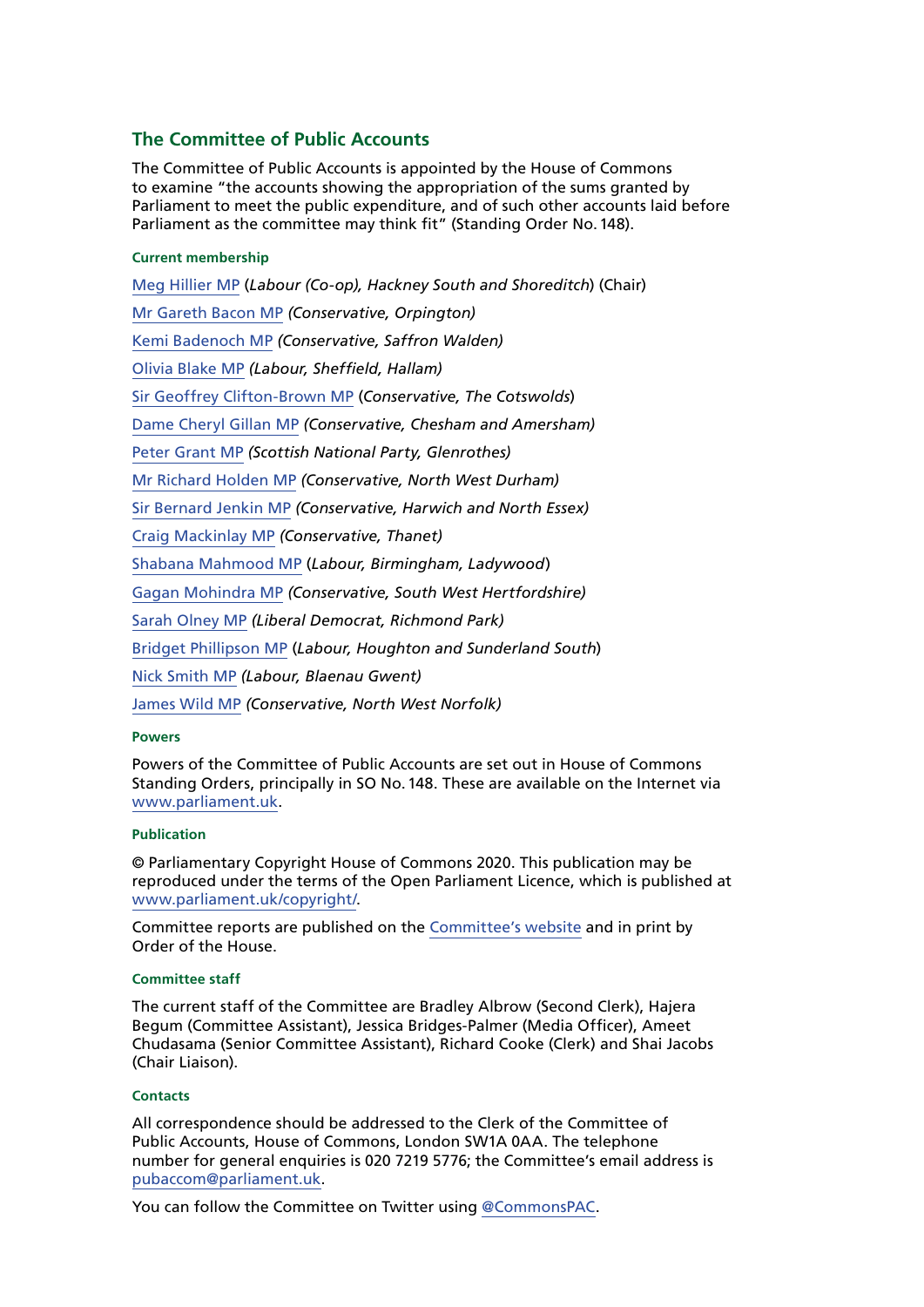### **Contents**

|                                                                  | <b>Summary</b>                                     | 3               |
|------------------------------------------------------------------|----------------------------------------------------|-----------------|
|                                                                  | <b>Introduction</b>                                | 4               |
| <b>Conclusions and recommendations</b>                           |                                                    | 5               |
| 1                                                                | The government's overall response                  | 9               |
|                                                                  | Preparedness for the pandemic                      | 9               |
|                                                                  | Lessons learned                                    | 10 <sup>°</sup> |
|                                                                  | Coordination and decision making                   | 11              |
| 2                                                                | Key areas of the response                          | 14              |
|                                                                  | Procurement and distribution of essential supplies | 14              |
|                                                                  | Support for businesses                             | 15              |
|                                                                  | Local government funding                           | 16              |
| <b>Formal minutes</b>                                            |                                                    | 17              |
| <b>Witnesses</b>                                                 |                                                    | 18              |
| <b>Published written evidence</b>                                |                                                    | 19              |
| List of Reports from the Committee during the current Parliament |                                                    |                 |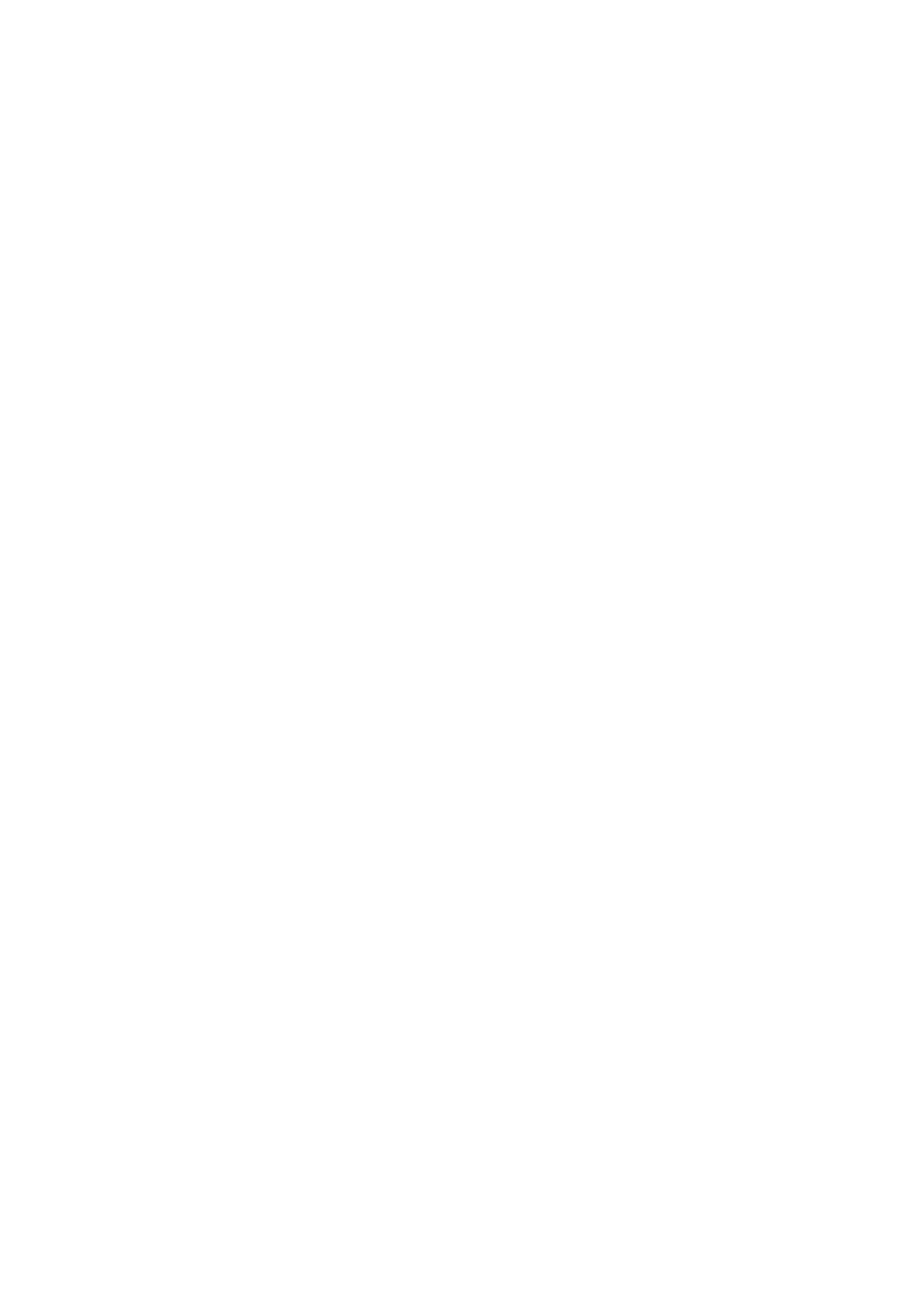### <span id="page-4-0"></span>Summary

The UK government has mobilised a wide-ranging response to the COVID-19 pandemic, with initiatives worth over £120 billion so far to support the health and social care sector, businesses and individuals through the crisis. We give the UK Government credit for moving fast to deliver this. However, we are astonished to have heard in evidence that, despite a pandemic having been one of the government's top risks for years, it failed to consider specifically in advance how it might deal with the economic impacts of a national disease outbreak. HM Treasury (the Treasury) waited until mid-March before designing the economic support schemes it would put in place, creating initial uncertainty for many businesses and individuals.

We would have expected the Cabinet Office and the Treasury to have a better grip of the overall government response to the COVID-19 pandemic. Government co-ordination and decision making is having major and long-lasting impacts on people's lives. For example, there will need to be concerted efforts to ensure that the lengthy school closures do not have long-term or irreversible effects on children and young people's future health and education. School closures were predicted in pandemic planning, yet there seems to have been no plan or support for how schools and pupils would be supported to continue to learn.

Government emphasised that it never ran out of central PPE supplies. However, it acknowledged that there were daily examples of local shortages. Procurement and delivery of PPE is vital in a pandemic and we will consider this in a separate report.

Central government has not given local authorities the clarity or support they need over long-term funding. As we have previously seen with Brexit, the government's initial approach to supporting businesses in order to speed up the response has been onesize-fits-all, leaving sectors of the economy without the bespoke support they need. We are concerned that the government should learn the lessons from its cross-government response to the COVID-19 pandemic and undertake the necessary preparatory work to ensure it doesn't make similar mistakes again in the event of a second spike in infections or novel pandemic outbreak. Overall there has been unclear planning and advice for lifting lockdown in a number of sectors. We recognise that decisions are not easy and that the trajectory of the pandemic within the population is not in the Government's control, but there are many lessons from this first phase of the pandemic that the Government must learn. Government decisions have an impact on how the spread of infection is controlled.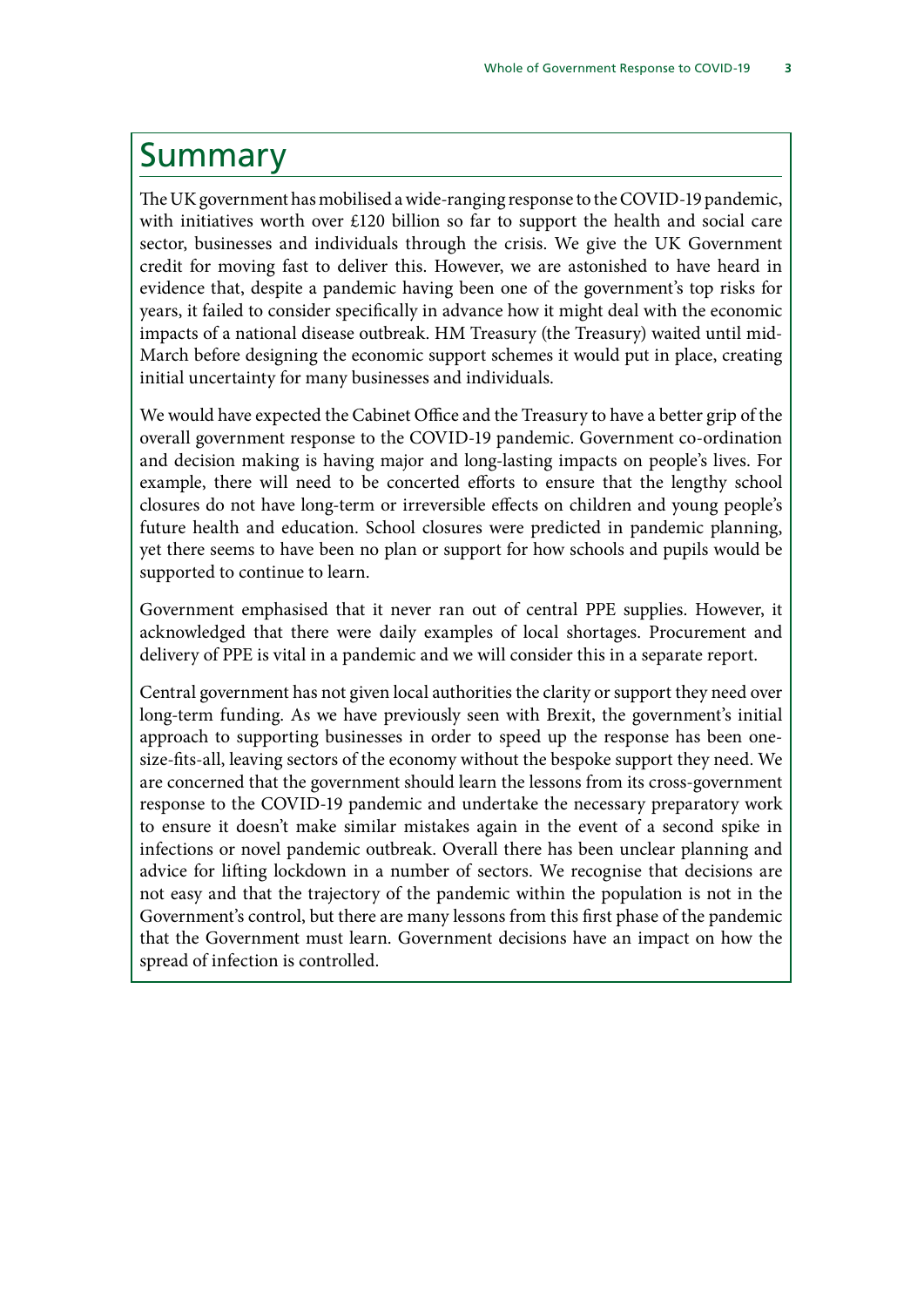# <span id="page-5-0"></span>Introduction

The UK Government implemented an extensive range of measures in response to the COVID-19 pandemic. The final costs of the government's response are large and uncertain at this time and will depend on the continuing health and economic impacts of the pandemic. At the time we took evidence for this inquiry it was on the basis of the Comptroller and Auditor General's report in May, which set out that, between 31 January and 4 May 2020, the government made more than 500 announcements on its response to the pandemic, and had announced £124.3 billion of government programmes, initiatives and spending commitments. That £124.3 billion included: £6.6 billion for health and social care measures; £82.2 billion for financial support to businesses, including support for retaining jobs, loans and grants; £19.5 billion for individuals, including benefits and sick pay and support for vulnerable people; and £15.8 billion for other public services and the wider emergency response, including funding for local government services, education and children's services.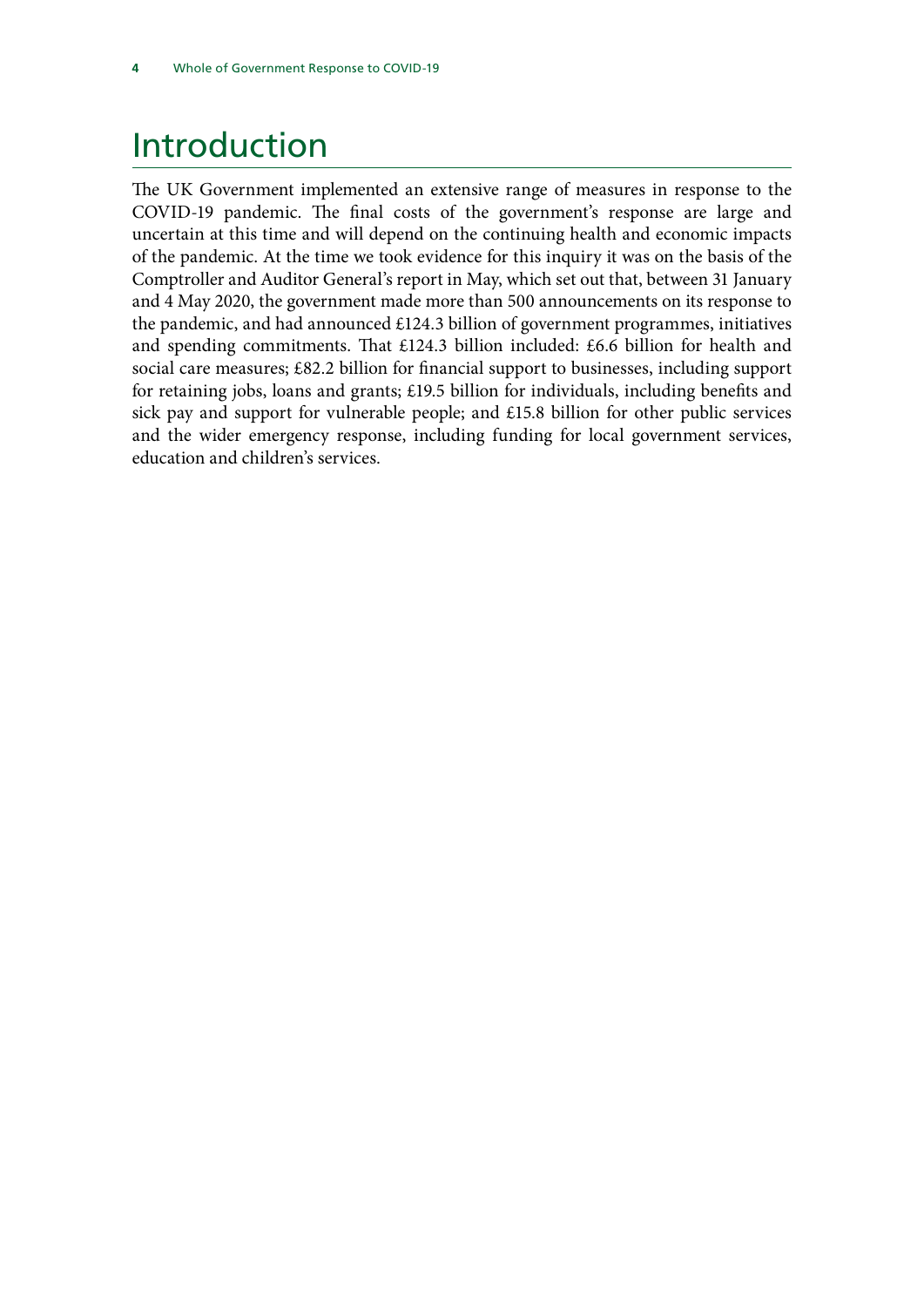### <span id="page-6-0"></span>Conclusions and recommendations

- 1. **We are astonished by the government's failure to consider in advance how it might deal with the economic impacts of a pandemic.** A pandemic has been the government's top non-malicious risk for years and it undertook a pandemic simulation exercise in 2016 known as Exercise Cygnus. While it has made some use of this planning in responding to COVID-19, for example using the draft pandemic legislation and its contingency plans for dealing with the deceased at a local level, its preparations did not include the economic impact of a major disease outbreak. Exercise Cygnus may have been health-focused but it is astounding that the government did not think about the potential impact on the economy, and that the Department for Business, Energy and Industrial Strategy (the Department) was not even aware of the exercise. Despite the first reported case of coronavirus being confirmed by the Chief Medical Officer in England on 31 January 2020, the Treasury did not announce plans for significant funding to support businesses and individuals until the budget on 11 March, and it did not become clear to the Treasury until the following week that a furlough scheme would be needed. The lack of prior thinking on the types of schemes that may be required led to a delay in implementation because the government needed to design the schemes from scratch, particularly in relation to the self-employed scheme where it lacked sufficient, reliable information on who the recipients should be, causing unnecessary uncertainty for businesses and individuals. Nonetheless, it should be recognised that HMRC successfully delivered the Coronavirus Job Retention and Self Employment Support schemes to assist over 10 million individuals."
- 2. **We understand and acknowledge that the usual processes for scrutinising and approving spending decisions may need to be relaxed when urgent action is needed during an emergency.** In the following paragraph we criticise the transparency over ministerial directions, not the fact that they were necessary in the circumstances. But with more economic scenario planning in advance, while a pandemic was a known risk to plan for, there could have been more consideration in advance of the types of intervention that would be required and time to build in effective scrutiny and value for money.

**Recommendation:** *The Cabinet Office should review its contingency planning for the most serious risks and ensure that these consider whole-of-government impacts, including economic modelling. It should report back to the Committee on what action has been taken by September 2020.*

3. **We are concerned that lessons have not been learned ahead of a potential second spike of infections.** It is not clear that the government is undertaking the necessary preparatory work for a second peak of infections. The Department for Business, Energy and Industrial Strategy still has nothing convincing to say about what lessons it might have learned from the implementation of its business support schemes. These issues are compounded by a lack of transparency by government on critical issues relating to its decision making in responding to the pandemic, such as delays in publishing the 12 ministerial directions received on COVID-19 spending, including the government's business support schemes.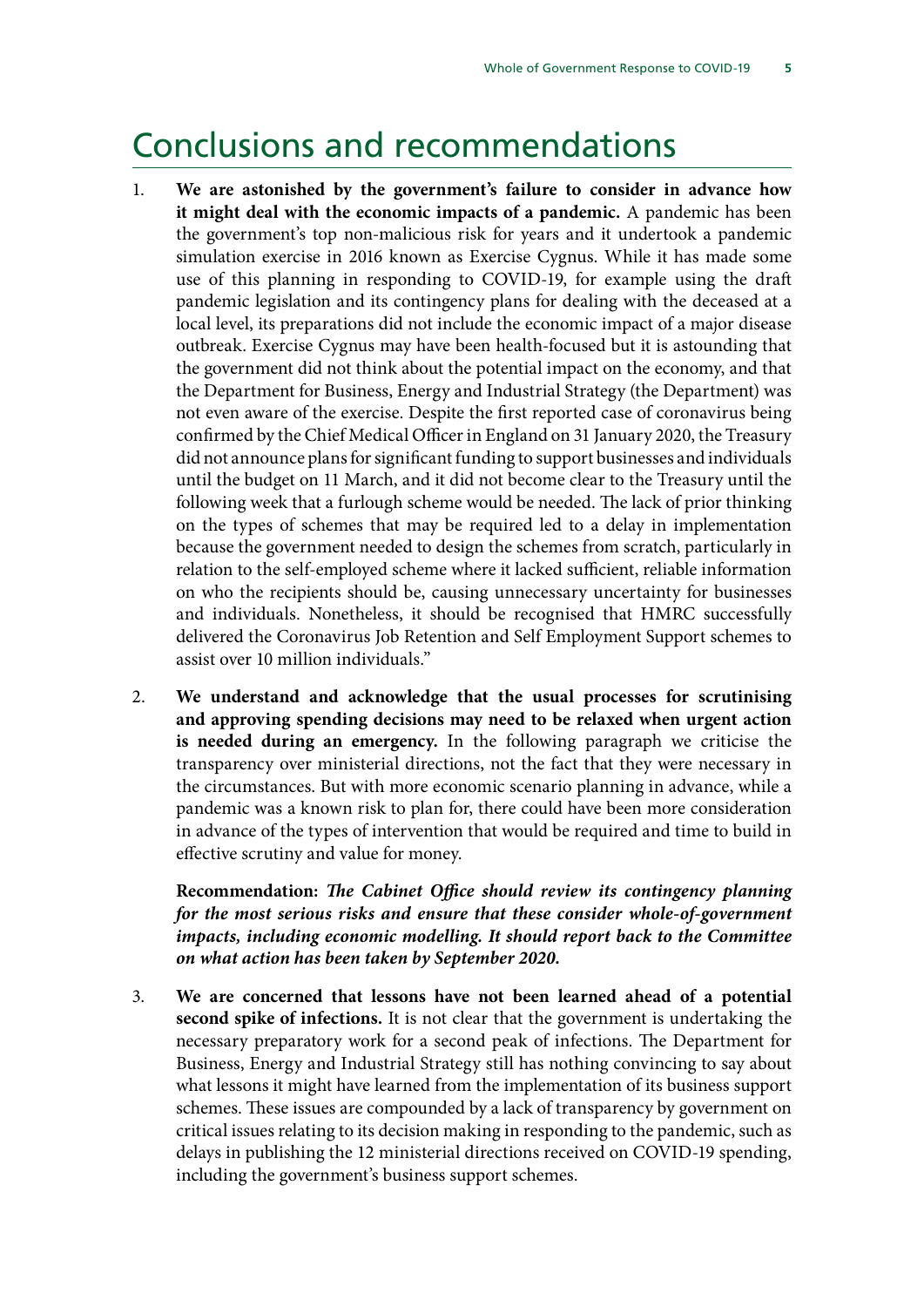**Recommendation:** *The Cabinet Office and the Treasury must be open and transparent about the planning and preparations across government for a possible second infection peak, particularly the lessons being applied from the first wave of infection. As part of these plans, we expect to see more detail on the specific issues highlighted below on procurement of essential medical supplies, support for individuals and businesses, and funding to local government.*

4. **Effective coordination and command structures are critical for good decision making in any ongoing emergency.** The government set up four ministerial implementation committees to coordinate the pandemic response across government, reporting into the COVID-19 group chaired by the Prime Minister, and subsequently replaced these with operations and strategy committees. However, decision making on important issues, such as introducing the Test and Trace programme, has been slow. The government's response in some areas has been poorly coordinated and has not adequately taken into account long-term impacts on people and communities. For example, the government's 'stop-start' approach to school closures risks major harm to many children's life chances, exacerbating already existing inequalities. There are still gaps in support for individuals and some businesses, including those who are newly self-employed and cannot access the self-employed income support scheme. Robust data is also essential to identify those in greatest need and ensuring properly informed decision making in future. At the time of our hearing in June local authorities were developing their local outbreak plans, but did not have the detailed information they need on individuals identified through the government's Test and Trace scheme.

**Recommendation:** *The Cabinet Office should review crisis command structures to ensure that longer-term decision making, as well as the immediate operational response, is properly informed and coordinated effectively across government. The Cabinet Office should update the Committee on the outcome of its review by 1 September 2020.*

- 5. **There were fundamental flaws in the government's central procurement and local distribution of vital goods and equipment.** We recognise that the government was faced with a massive challenge to procure a huge quantity of personal protective equipment (PPE) for 58,000 separate sites including hospitals and care homes. But despite a pandemic being identified as the government's top non-malicious risk, it failed to stock up in advance. The Cabinet Office claims that it was taken by surprise by the need for a huge quantity of PPE and emphasises that it did not run out of PPE centrally, although there were local shortages of PPE, particularly of aprons. It matters very little that the government had enough PPE centrally if these vital goods and equipment are not getting to those who need them locally. The Department of Health and Social Care was not focused enough on the challenge of how to identify need in the care sector and ensure supply of PPE.
- 6. **The unit cost paid by the government for PPE and medical equipment is higher than it would have liked but it considers the purchase of this equipment value for money given the alternative of not having enough equipment.** However, it could have lessened the impact of this if it had stocked up on PPE sooner or had UK-based alternative supply options. It now plans to build up larger stocks of PPE for future shocks, including identifying manufacturers who can produce PPE quickly.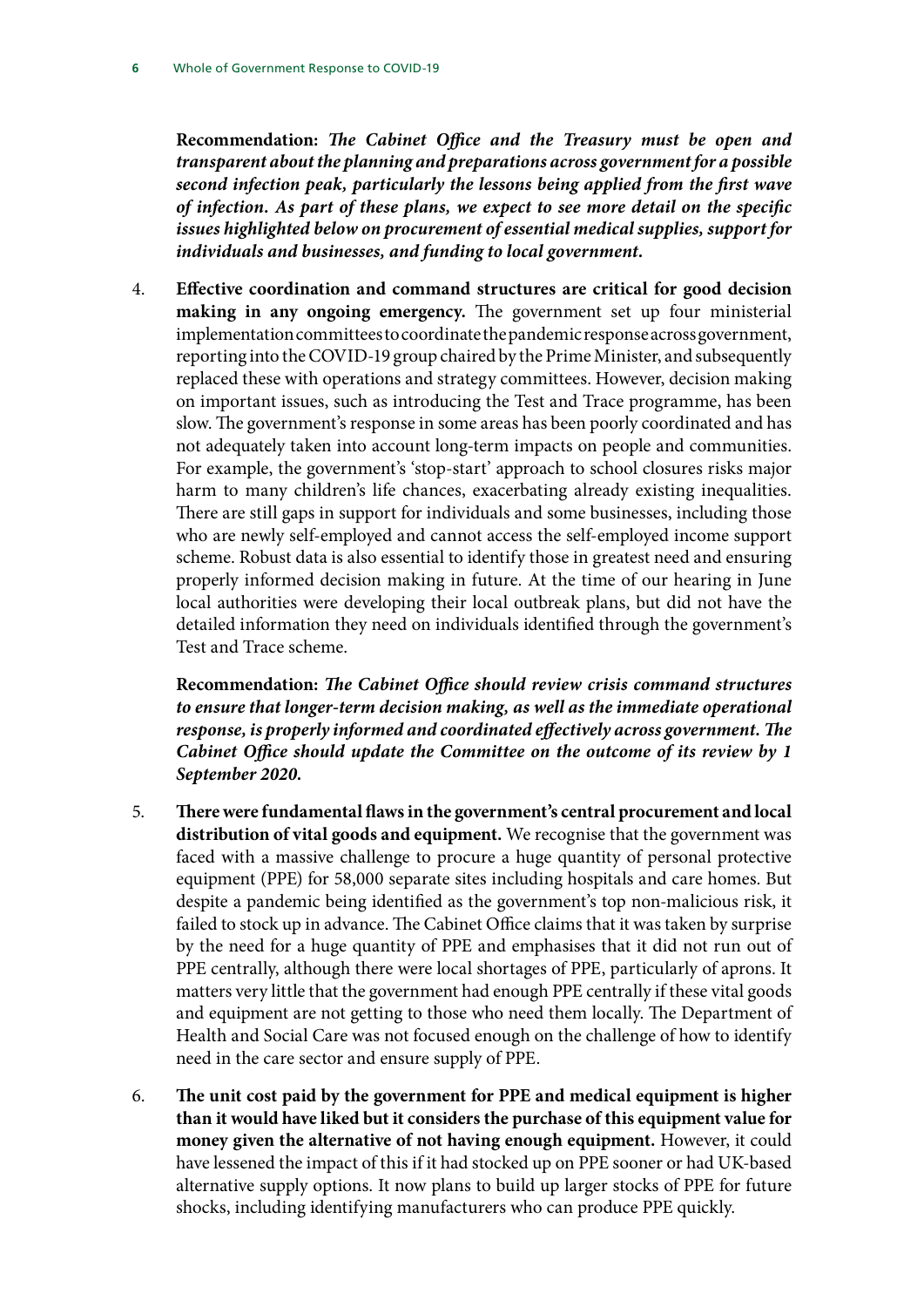**Recommendation:** *In line with our previous recommendation from our 2020 report on NHS capital expenditure and financial management, the Cabinet Office should review the lessons learned in relation to the government's procurement of PPE and how far it was able to deliver and distribute essential equipment to where it was needed in good time. The Cabinet Office should update the Committee on the outcome of its review by 1 September 2020.*

7. **The majority of business support measures have been one-size-fits-all, but some crucial sectors of the economy need more bespoke support.** The government's grants and loans schemes to support businesses through the pandemic have directed large sums of money to affected businesses, with the Department estimating that over one million businesses have benefited. For example, the main government-backed loans schemes have extended over £35 billion of finance to businesses. The largest support measures, such as the furlough scheme and loans schemes, have been broad-based and one-size-fits-all—an approach we have seen before in government's engagement with businesses on EU Exit preparations. Initially, the Department intentionally created a broad suite of schemes to avoid having to have "high-touch, intense and bespoke engagement" with businesses in difficulty. This makes sense at the pace at which the Government had to work to deliver support. However, some sectors and industries are facing particular threats to their ongoing viability, such as the aviation, aerospace, steel and automotive industries, and government has been slow in providing targeted support to where it is needed for those parts of the economy.

**Recommendation:** *The Department and the Treasury should engage with key sectors and industries, such as the aviation sector, to develop bespoke support measures aimed at helping those businesses through the ongoing effects of the pandemic.*

8. **Central government has not given local authorities the clarity or support they need over longer-term funding.** Central government promised that local authorities would have the resources they needed to respond to the COVID-19 crisis, but many local authorities are facing income shortfalls and increased demand and will not be able to fund crisis spending out of their current resources. At the time of our hearing, central government had provided local authorities with £3.2 billion in funding to respond to COVID-19 pressures across local services and recognises that it needs to provide further support. In addition, while the Ministry of Housing, Communities & Local Government (the Ministry) has set out the areas of local government funding that central government will refund, it has not been clear in all cases the exact spend that qualifies, for example on help for rough sleepers. The government is working on a comprehensive solution to provide more certainty to local government and it will look at long-term funding as part of the next Spending Review, but local authorities need clarity now so that they can plan and prioritise future spending. This is vital if we are to avoid the situation of local authorities getting into acute financial difficulties and having to issue section 114 notices imposing spending restrictions. The Ministry is monitoring monthly returns from councils to identify funding problems but has not yet published these.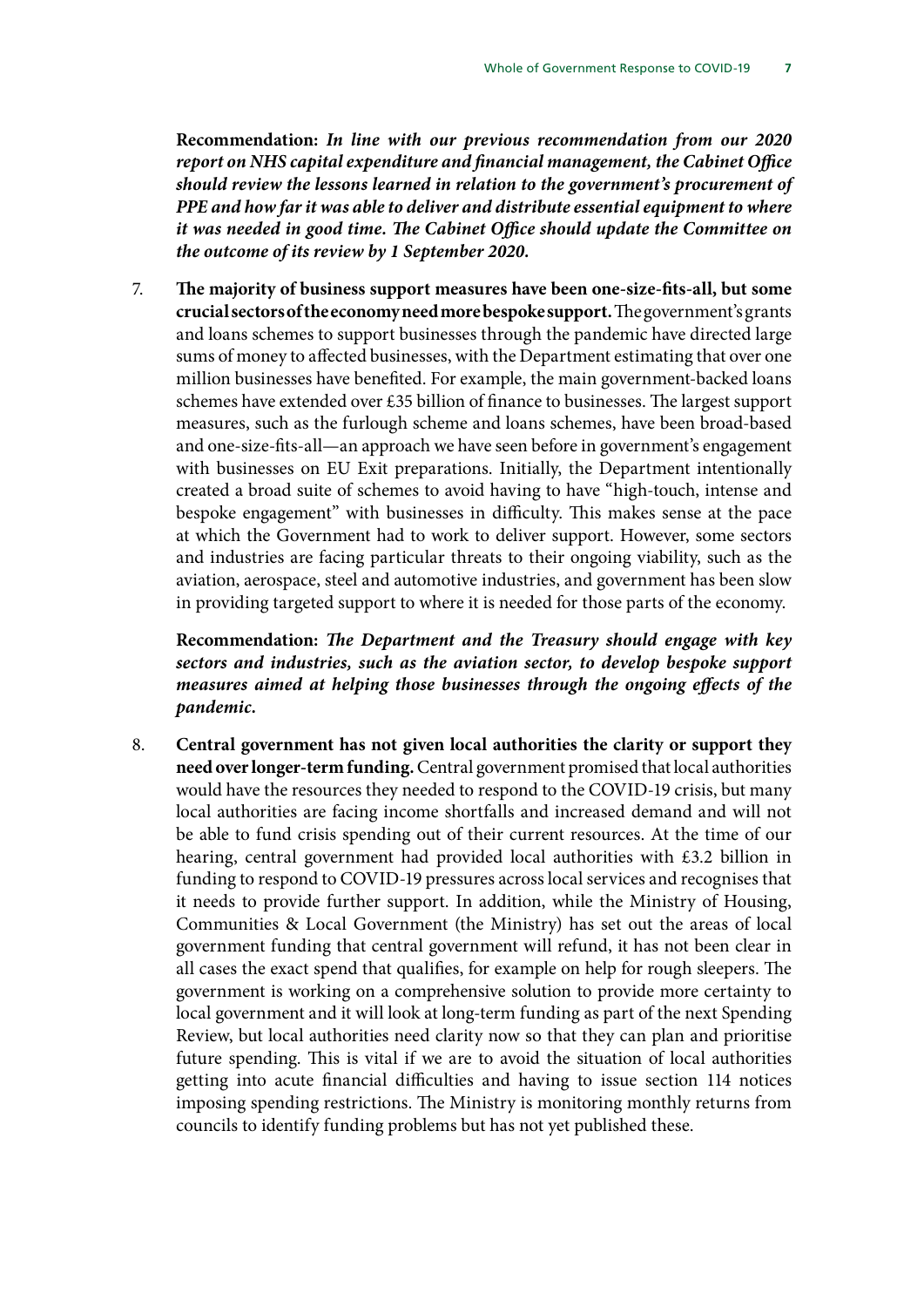**Recommendation:** *The Ministry needs to minimise the risk of local authorities running into severe financial difficulties by taking action to identify authorities at risk and working with the Treasury to determine a clear and timely financial settlement to support all local authorities through the next phase of the pandemic.*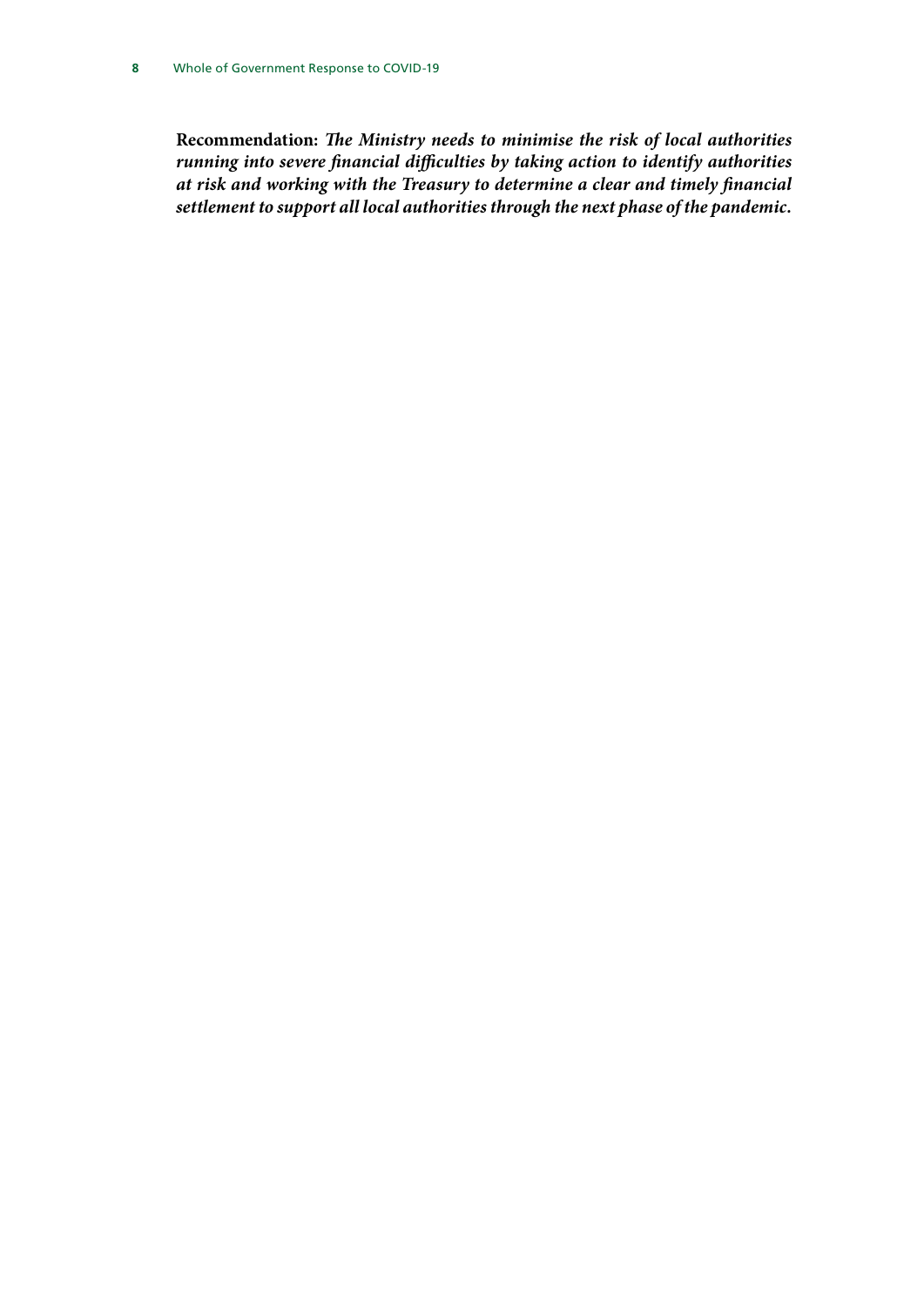# <span id="page-10-0"></span>**1** The government's overall response

1. On the basis of a report by the Comptroller and Auditor General, we took evidence from HM Treasury (the Treasury), the Cabinet Office, the Department for Business, Energy and Industrial Strategy (the Department) and the Ministry of Housing, Communities & Local Government (the Ministry).<sup>1</sup>

2. Significant outbreaks of disease are among the greatest risks faced by any society, threatening lives and causing significant disruption to public services and the economy. The scale and nature of the current COVID-19 pandemic and government's response is unprecedented in recent history. The first reported case of coronavirus was confirmed by the Chief Medical Officer in England on 31 January 2020. The government launched its action plan in response to the pandemic on 3 March 2020. It set out its four-stage strategy: Contain; Delay; Research; and Mitigate.<sup>2</sup>

3. The UK government implemented an extensive range of measures in response to the COVID-19 pandemic. The costs of the government's response are large and uncertain and will depend on the continuing health and economic impacts of the pandemic. At the time we took evidence for this inquiry, it was on the basis of the Comptroller and Auditor General's report in May 2020. That report set out that, between 31 January and 4 May 2020, the government made more than 500 announcements on its response to the pandemic, and had announced £124.3 billion of government programmes, initiatives and spending commitments. That £124.3 billion included: £6.6 billion for health and social care measures; £82.2 billion for financial support to businesses, including support for retaining jobs, loans and grants; £19.5 billion for individuals, including benefits and sick pay and support for vulnerable people; and £15.8 billion for other public services and the wider emergency response, including funding for local government services, education and children's services.3

4. A wide range of organisations are involved in delivering the UK government's response to COVID-19, including government departments, local authorities, other public sector organisations, private sector organisations and charities.<sup>4</sup> In May 2020 the governance and decision-making structures for the UK government's response to COVID-19 comprised four ministerial implementation committees representing health, international, economic and wider public services, led by relevant ministers and reporting into the COVID-19 group chaired by the Prime Minister or the First Secretary of State, Dominic Raab, in Prime Minister's absence due to his illness.<sup>5</sup> At the end of May this structure was revised to a COVID-19 Operations Committee and COVID-19 Strategy Committee.<sup>6</sup>

### **Preparedness for the pandemic**

5. The Cabinet Office told us that a pandemic had been identified as the single top nonmalicious risk facing the government for a number of years. It said that there had been a

<sup>1</sup> C&AG's Report, *Overview of the UK government's response to the COVID-19 pandemic*, Session 2019–21, HC 366, 21 May 2020

<sup>2</sup> C&AG's Report, paras 1, 1.3, Figure 8

<sup>3</sup> C&AG's Report, para 8

<sup>4</sup> C&AG's Report, para 1.4

<sup>5</sup> C&AG's Report, Figure 2

<sup>6</sup> Q 37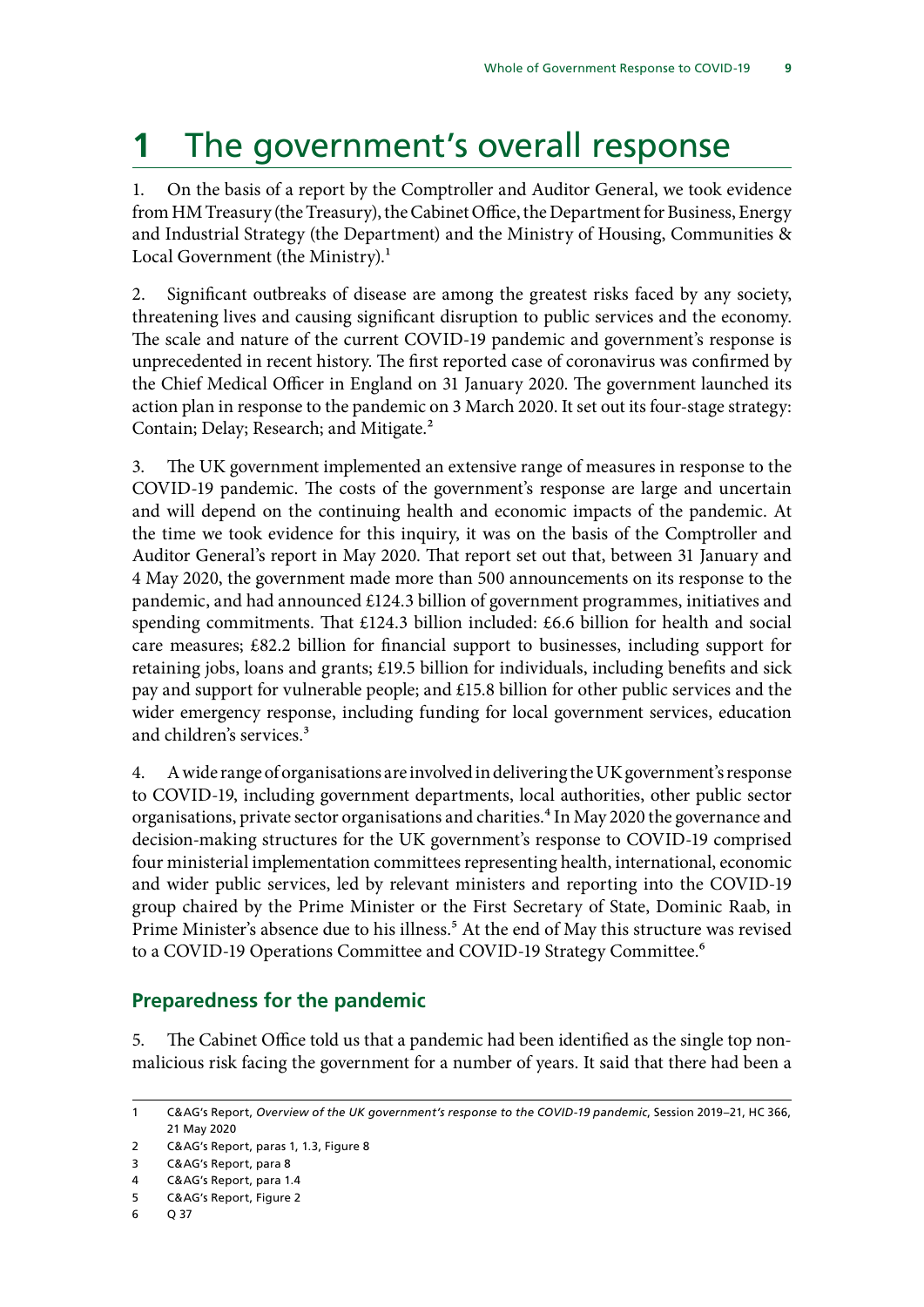<span id="page-11-0"></span>series of tests and exercises in preparation for a pandemic, including an exercise known as Exercise Cygnus in 2016, which looked at preparation for an influenza-type pandemic. The Cabinet Office emphasised that the characteristics of the current pandemic have made it very difficult to counter and control, especially how infectious it is, the number of countries affected at one time, and the high rate of asymptomatic infections.<sup>7</sup> The Cabinet Office said it believed it was "a bit early" to say for sure whether the government was adequately prepared to respond to the coronavirus pandemic, and acknowledged that "there will be lessons". It told us that the preparations made for draft pandemic legislation and contingency plans for dealing with the deceased at local level had both proved "extremely effective".8

6. The Cabinet Office told us that Exercise Cygnus was conducted by it and the Department of Health and Social Care.<sup>9</sup> There was no input from the Treasury or the Department (then the Department for Business, Innovation and Skills) into the planning for Exercise Cygnus.<sup>10</sup> The Cabinet Office and the Treasury were not aware of any direct action taken to prepare for any potential economic impacts from a pandemic, and the then Permanent Secretary of the Department for Business, Innovation and Skills was not aware at the time of Exercise Cygnus having taken place, or of any work undertaken by his Department as a result of the exercise.<sup>11</sup> The Cabinet Office told us that, instead, the Treasury and the Department had used the experience and lessons learned from the 2008 financial crisis and no deal preparation for EU Exit in responding to the COVID-19 pandemic. It told us that its response also drew upon coordinated response plans across the financial sector for risks that could cause significant economic disruption.<sup>12</sup>

7. The Treasury acknowledged that because there were no support schemes for businesses and individuals "on the shelf", there was a delay in implementing the schemes as they needed to be designed from scratch.<sup>13</sup> In terms of the rapidness of the economic response, the Treasury told us that it set aside money at the Budget on 11 March 2020 to deal with the effects of the virus, but it was not until the week after the Budget that it became clear that the effort to contain the virus would involve imposing very significant restrictions on the economy and what kinds of schemes would be needed.<sup>14</sup> Support for self-employed people is one area where the response has been criticised for being too slow and inadequate for some of those affected. The Treasury acknowledged that one of the challenges it faced in designing the schemes was having sufficient, reliable information on who the recipients should be. This was particularly the case for self-employed people where the information comes with a lag, and therefore it took longer to design a scheme that would be up and running quickly.<sup>15</sup>

### **Lessons learned**

8. Learning the lessons from the current pandemic is important for dealing with future pandemics, but also to prepare for a potential second peak of COVID-19 infections. For

9 Q 62

11 Qq 60–65

- 13 Q 61
- 14 O 9
- 15 Q 13

<sup>7</sup> Qq 1, 3

<sup>8</sup> Q 4

<sup>10</sup> Supplementary Information dated 22 June 2020 from the Cabinet Office para 9

<sup>12</sup> Supplementary Information dated 22 June 2020 from the Cabinet Office paras 9, 10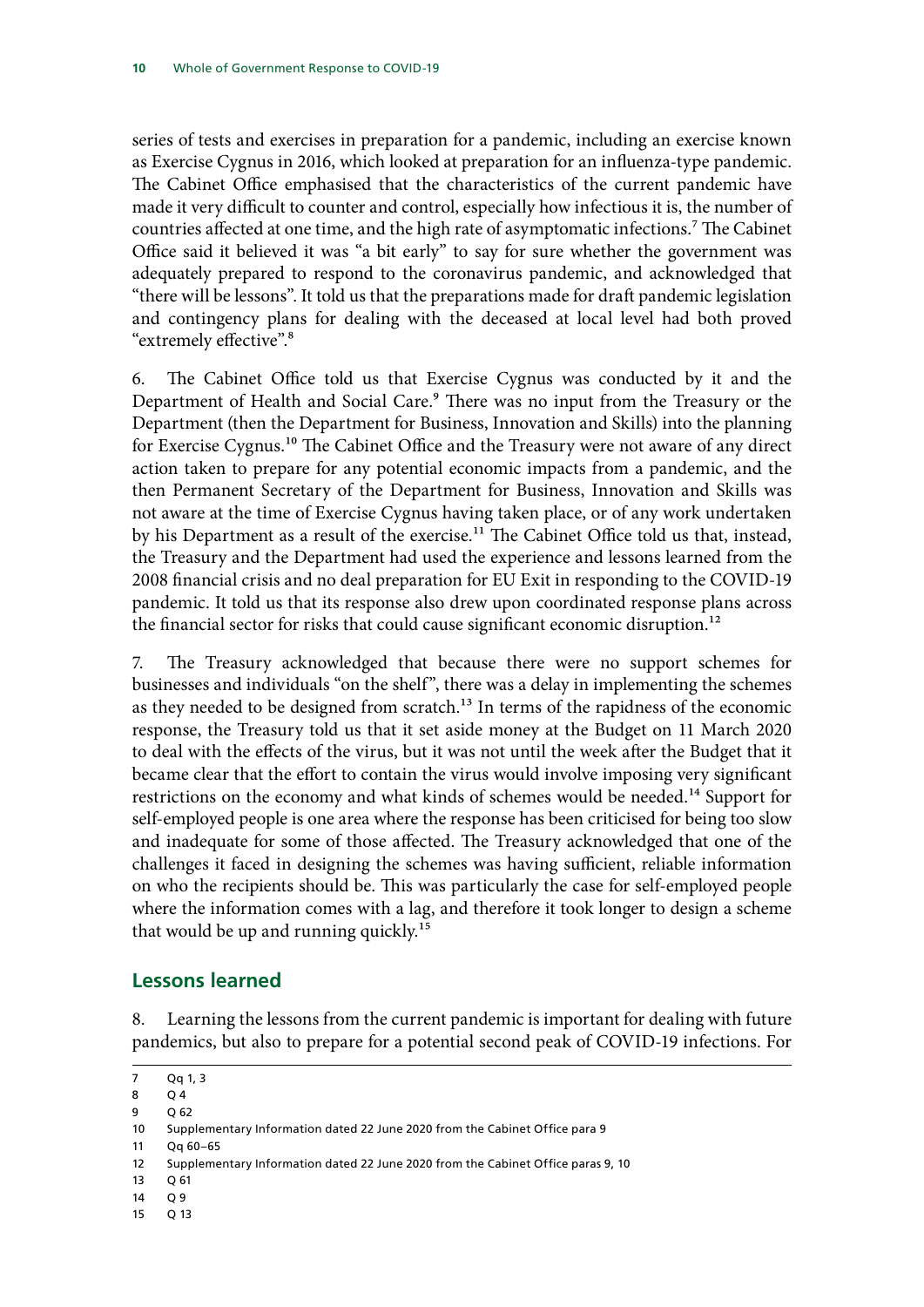<span id="page-12-0"></span>example, it is not clear whether lessons have been learned on the need to plan now for dealing with economic impacts if COVID-19 cases rise again. When asked whether the Job Retention Scheme would be extended beyond October 2020, the Treasury was clear that it had no plans to do so.<sup>16</sup> We also asked the Department repeatedly what lessons it had identified for the next stage of the pandemic to improve delivery of business support, particularly in response to calls for more bespoke support, but it was unable to provide a satisfactory answer.<sup>17</sup>

9. Transparency about decisions taken and lessons learned from the pandemic is critical to ensuring public confidence in the government's response. However, it is not clear that the government has fully recognised the need for open and transparent decision making, as illustrated, for example, by the delays in publishing ministerial directions on COVID-19-related spending. Ministerial directions are requested in situations where the Accounting Officer of a department has serious concerns about whether a decision or course of action would be proper, regular, value for money or feasible.<sup>18</sup> As at 15 June 2020 there had been 12 ministerial directions on the government's responses to COVID-19, arising from the substantial and urgent additional spending that departments have had to make.<sup>19</sup> Eight of the directions related to the value for money of the Department's business support measures, while others were sought and granted to support urgent spending that would result in exceeding Departmental Expenditure Limits authorised by Parliament for  $2019 - 20.<sup>20</sup>$ 

10. Ministerial directions are expected to be published as soon as possible after they are issued, as the Treasury guidance makes clear.<sup>21</sup> However, there was a delay of several weeks before some of the COVID-19-related directions were published, and one is still not public. The Department explained that it had not published six of its eight ministerial directions more quickly because it was concerned about publishing them before the schemes concerned were launched and delivered.<sup>22</sup> It acknowledged that it had "hoped" to publish them more promptly than it did, and that the delays were due to it having to consider, for each scheme, whether publishing the relevant direction would undermine scheme implementation.<sup>23</sup> The Treasury has subsequently asked the Treasury Officer of Accounts to write to Accounting Officers to remind them of the importance of publishing a ministerial direction as soon as possible after it is issued, unless there is a broader public interest in keeping it confidential.<sup>24</sup>

### **Coordination and decision making**

11. The Cabinet Office set out the governance and decision-making structures for the UK government's response to COVID-19. These comprised four ministerial implementation committees representing health, international, economic and wider public services, led

<sup>16</sup> Qq 92–93

<sup>17</sup> Qq 105–8

<sup>18</sup> Committee of Public Accounts, Thirty-ninth Report of Session 2015–16, *Accountability to Parliament for taxpayers' money*, HC 732, 4 May 2016, para 18

<sup>19</sup> Q 53; C&AG's Report, para 7

<sup>20</sup> Q 56; C&AG's Report, para 7

<sup>21</sup> Committee of Public Accounts, Thirty-ninth Report of Session 2015–16, *Accountability to Parliament for taxpayers' money*, HC 732, 4 May 2016, para 20

<sup>22</sup> Q 57

<sup>23</sup> Q 58

<sup>24</sup> Supplementary Information dated 29 June 2020 from HM Treasury, para 4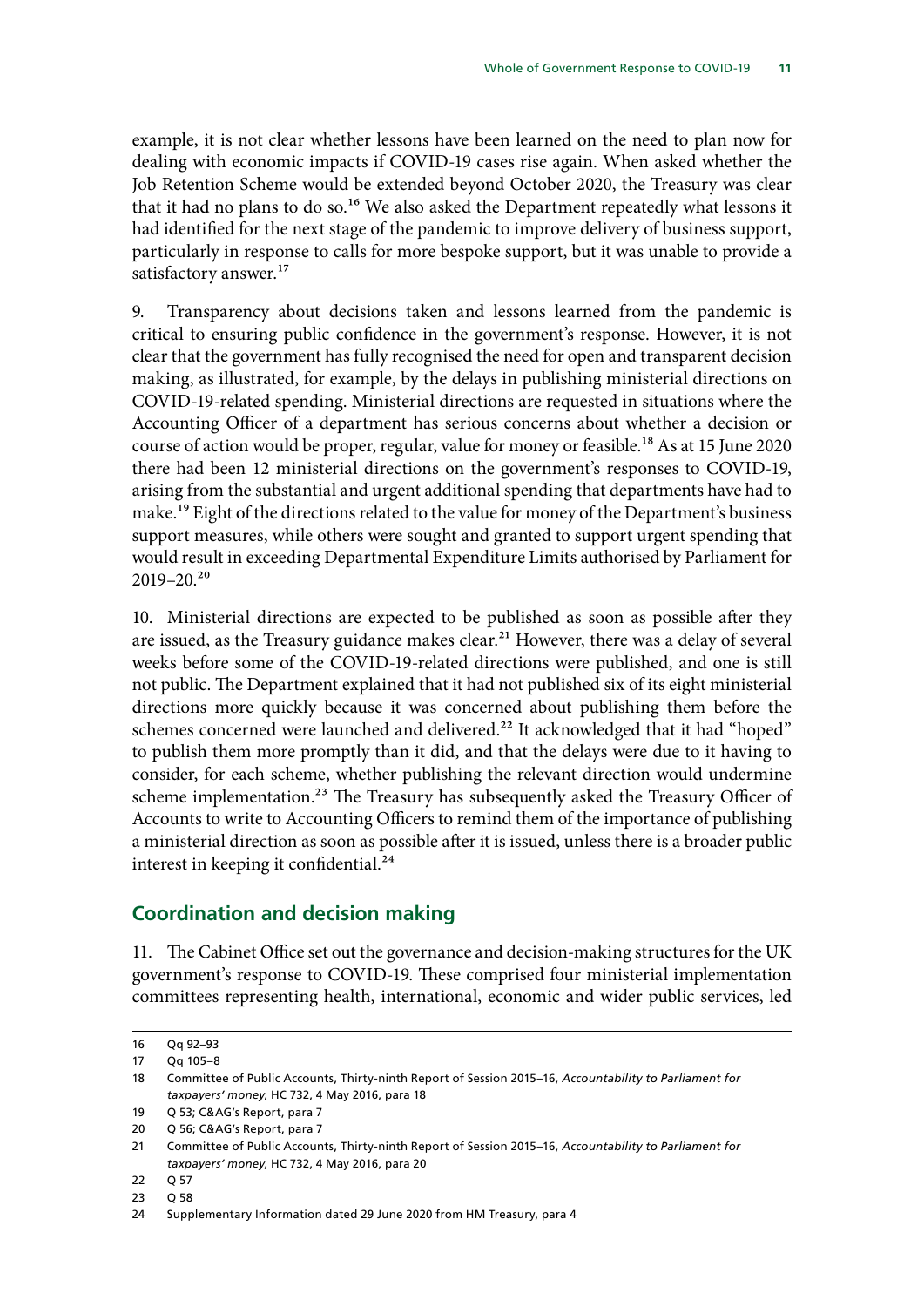by relevant ministers and reporting into the COVID-19 group chaired by the Prime Minister. Departments also have their own reporting structures and governance.<sup>25</sup> The Cabinet Office explained that it had adapted its governance structures for each phase of the crisis so far, including by creating the ministerial implementation committees and moving at the end of May to a new "simplified, rationalised structure", comprising an operations committee and a strategy committee. However, we have concerns about whether government has made full use of expertise across government in developing its decision and coordination structures—for example, how far the Cabinet Office had involved Army and Ministry of Defence strategists with experience in this area.<sup>26</sup> The Cabinet Office responded that the Army has been "highly involved" in the planning of operations, working at the centre of government and in procurement and logistics, as well as at a local level with local resilience forums. Nonetheless, there do seem to be lessons that could still be learned from the Armed Forces so that decision making structures are swifter and better informed.<sup>27</sup>

12. The Cabinet Office acknowledged that responding to COVID-19 was a massive operation across government requiring a very high level of co-ordination.<sup>28</sup> However, we received inadequate responses from our witnesses when we raised cross-cutting issues that are having fundamental effects on many people's lives. For example, on the impact of lockdown and school closures on children's life chances and inequalities, both the Cabinet Office and the Ministry said that this was a question for the Department for Education. We recognise of course that the Department for Education is in the lead on education, but it was disappointing that the Cabinet Office and the Ministry had very little to say from the cross government perspective or on the impact for local authorities.<sup>29</sup> While the Cabinet Office agreed in theory that inter-Departmental co-operation was essential, there was little concrete evidence of how this worked in practice".

13. Another example is the gaps in support for self-employed people, given there are large numbers of self-employed people getting no financial support from the government other than Universal Credit. The Treasury recognised that the self-employment income scheme was not universal in coverage and said that it was keeping this issue under review.<sup>30</sup>

14. Robust and timely data is also crucial to support decision making and efforts to coordinate support to those most in need, for example on the part of local authorities. The Ministry told us that the importance of data, and timely access to data, had come to the fore in the COVID-19 crisis. It gave examples of sharing data with local authorities on people who are shielding and said it had improved "real-time situational awareness" through data at the local resilience forum level. The Ministry stressed that it was not possible to have perfect information in a crisis. It told us that it was still developing the data needed by local government on the Test and Trace programme, focusing on uppertier authorities.<sup>31</sup> It also said that local authorities are in the middle of producing their local authority outbreak plans throughout June and that it did not think the issue of data prevented local authorities from developing these plans. However, local authorities do not currently know where individuals with the virus live or who else they have been in contact

31 Qq 79–82

<sup>25</sup> C&AG's Report, para 1.6, Figure 2

<sup>26</sup> Qq 37–38

<sup>27</sup> Qq 39–40

<sup>28</sup> Q 40

<sup>29</sup> Qq 73–76

<sup>30</sup> Q 14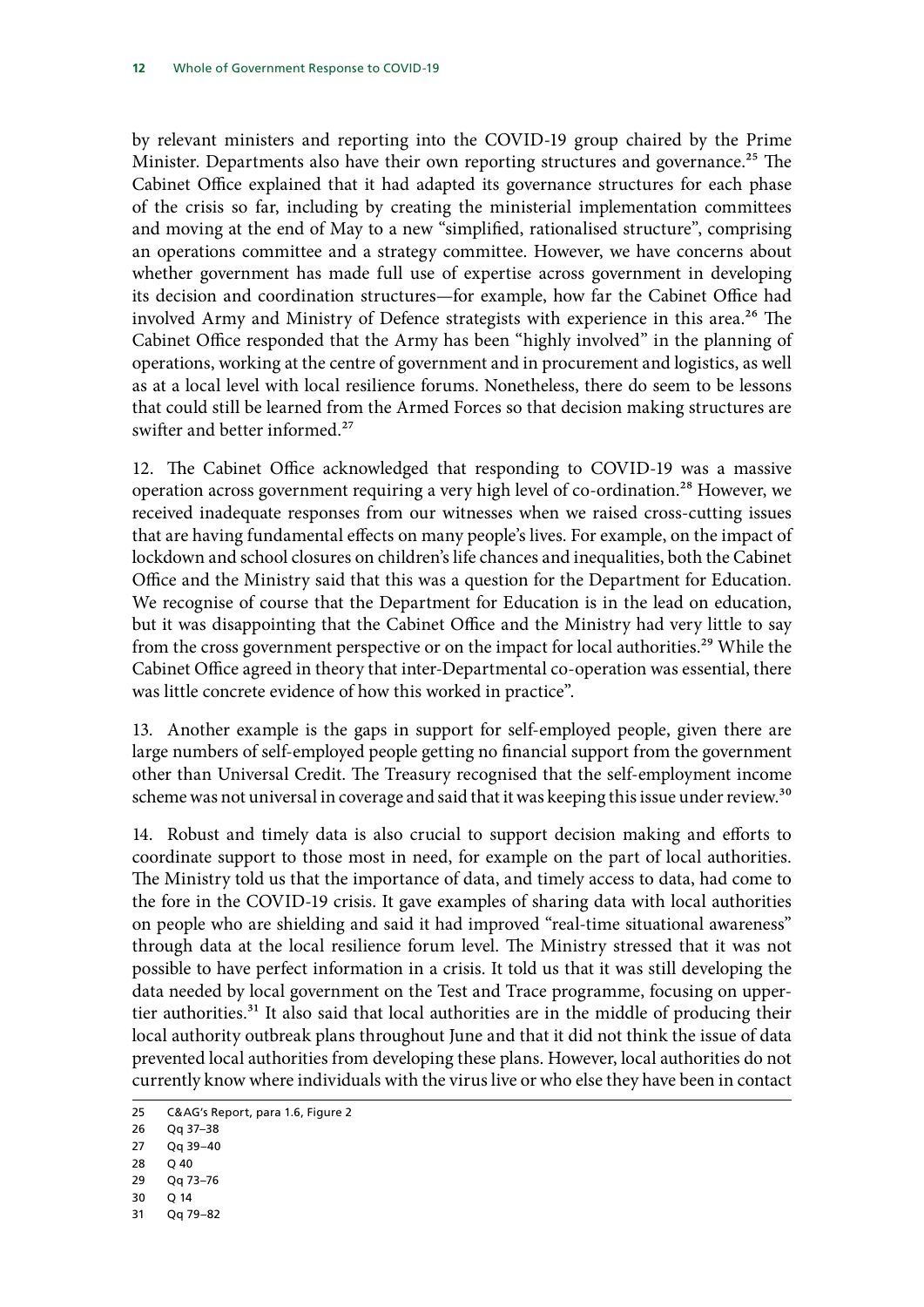with.<sup>32</sup> The Ministry recognises that there are still gaps in the data being provided to local areas. In a written submission provided after our evidence session it told us that NHS Digital and the Department of Health & Social Care are planning to expand the range of data available to local authorities and that the Joint Biosecurity Centre is expected to provide "an authoritative and timely summary picture" when it is at full operating capability. The Ministry stated that in developing their outbreak plans, local authorities are taking into account the range of data that will be available to them in the future, as well as what they can access now.<sup>33</sup>

<sup>32</sup> Qq 83–84

<sup>33</sup> Supplementary Information dated 26 June 2020 from the Ministry of Housing, Communities and Local Government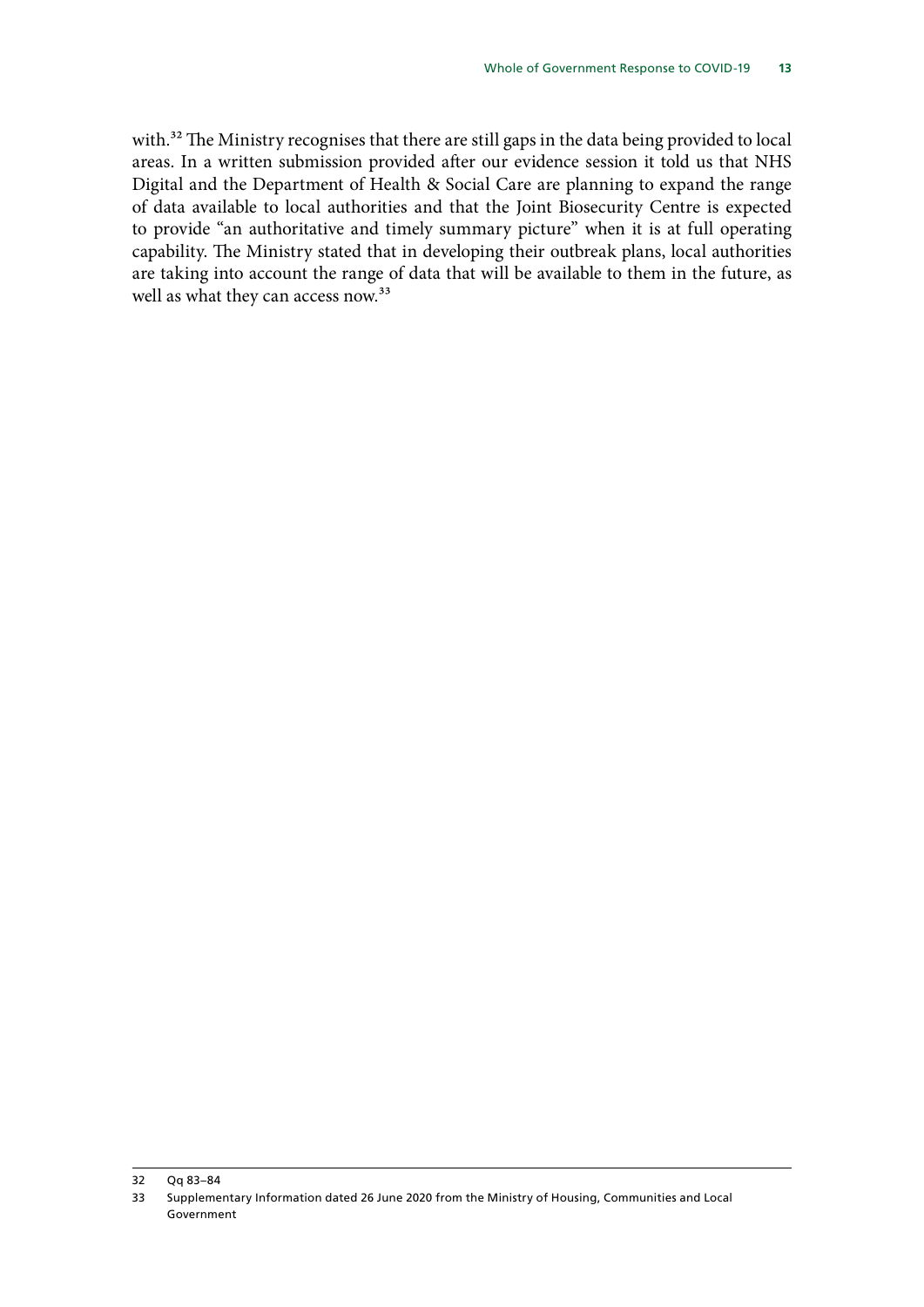# <span id="page-15-0"></span>**2** Key areas of the response

### **Procurement and distribution of essential supplies**

15. Many departments are having to source products and services quickly in new or emerging markets, often with complex and varied supply chains. The health and social care supply chain has had to work with pharmaceutical companies, private sector health equipment companies and manufacturing and logistics companies, and must compete with many other purchasing entities from across the world.<sup>34</sup> The Cabinet Office told us that there was around a fourfold increase in demand for personal protective equipment (PPE) across 58,000 sites in the health and social care sector, and that its central buying operation alone bought 1.7 billion pieces of PPE. It claimed that while things were "tight" at various stages of the peak of the crisis, it did not run out of any items centrally. However, it acknowledged that there were daily examples of local shortages, particularly of aprons, and that it believed this was "inevitably" the case.<sup>35</sup>

16. The Cabinet Office acknowledged that it was taken by surprise by the need for a massive quantity of protective equipment, and by the difficulty of sourcing it from reliable UK-based suppliers.<sup>36</sup> It said that a particular challenge was supplying PPE to care homes, hospices and community care organisations. While NHS systems are designed to deal with supplying the 226 NHS trusts, delivering to the social care sector "added enormously" to the logistical challenge.<sup>37</sup> The Cabinet Office acknowledged that it had more work to do to in planning for the future to ensure it had identified manufacturers who could quickly produce PPE and undertook in future to build up bigger stocks than it had done in the past to prepare for high-impact, low probability events.<sup>38</sup> When challenged on why it did not have the foresight in January and February 2020 to know that the UK would need to step up production of PPE and ventilators, the Cabinet Office claimed that the full effects of the crisis were not at all visible in January and only became so in the latter part of February and March.<sup>39</sup> The government did not publish its national plan to secure PPE until 10 April.<sup>40</sup> At the start of the outbreak, the only central stockpile – held by Public Health England – was designed for a flu pandemic. It lacked items such as gowns and visors, which an independent committee advising the Department on stockpile contents had recommended in 2019.<sup>41</sup> The Department of Health & Social Care has previously told us that it buys the vast majority of its PPE on international markets and will continue to do so.42 Issues have been reported with some shipments from abroad.

17. In April 2020 the Treasury committed £4 billion of funding for the UK's PPE demand up until the end of July 2020. This was an initial estimate that may since have changed. $43$ We questioned the Cabinet Office on whether the national PPE contracts had been value

- 39 Q 33 40 C&AG's Report, Figure 8
- 41 C&AG's Report, *Readying the NHS and adult social care in England for COVID-19*, Session 2019–21, HC 367, 12
- June 2020, para 20
- 42 Committee of Public Accounts, Eighth Report of Session 2019–21, *NHS capital expenditure and financial management*, HC 344, 8 July 2020, para 15
- 43 C&AG's Report, Figure 3

<sup>34</sup> C&AG's Report, para 3.4

<sup>35</sup> Qq 5–7

<sup>36</sup> O 5

<sup>37</sup> Q 7

<sup>38</sup> Q 26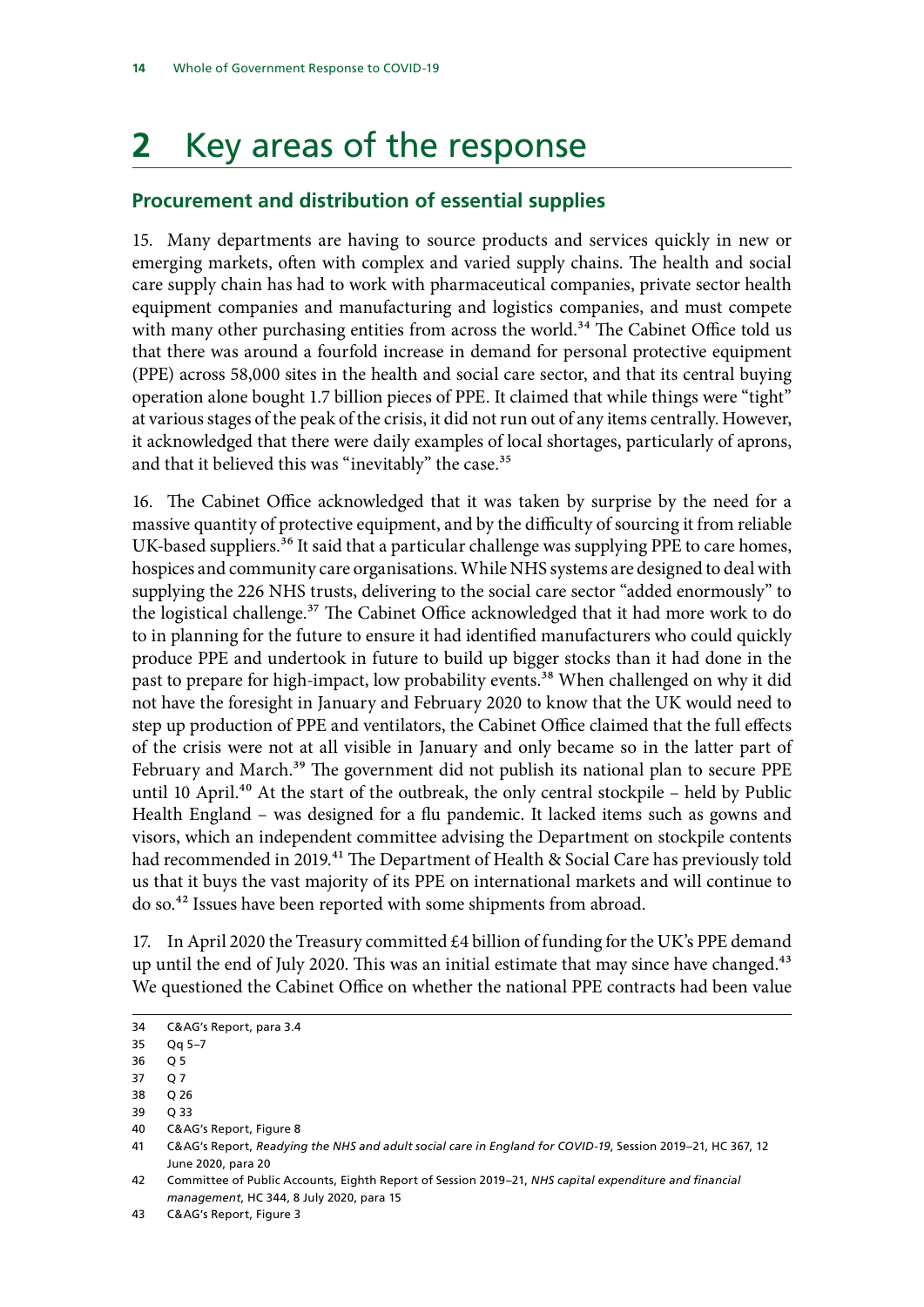<span id="page-16-0"></span>for money. The Cabinet Office told us that the per unit cost it paid for PPE and ventilators was higher than it would have liked. However, it considered that it has been value for money when compared to not having enough PPE.<sup>44</sup>

### **Support for businesses**

18. The government has instituted a range of support measures for businesses to help them cope with the extensive economic disruption caused by COVID-19. These include payments to businesses for furloughed employees, government-backed loan schemes, cash grants and additional reliefs.<sup>45</sup> The Department estimates that over one million businesses have benefited from the schemes. For instance, the loan schemes run by the British Business Bank have extended more than  $£35$  billion of finance to businesses.<sup>46</sup> In total, the cost of business support measures in place at May 2020 is expected to be at least £82 billion. In addition, the loss of receipts from measures such as deferring VAT payments is expected to total  $£3.2$  billion.<sup>47</sup>

19. The largest business support measures, such as the furlough scheme and loans schemes have been broad-based: for example, the Job Retention Scheme is open to all employers across the UK and the Bounce Back loans are available to all businesses.<sup>48</sup> The Department said that this was intentional as by creating a broad suite of schemes, government avoided having to have "high-touch, intense and bespoke engagement" with businesses in difficulty.<sup>49</sup> We have previously seen this type of one-size-fits-all approach in government's engagement with businesses on EU Exit preparations.

20. We asked the Department whether it would adopt a more bespoke, sector-based approach to supporting businesses, given some sectors and industries have said they are not receiving the support they need. The Department told us that in cases of very large companies of national strategic significance, it would discuss those with the Treasury. However, it said that it believed that many of those sectors would be able to access the existing schemes of the British Business Bank and the Bank of England.<sup>50</sup> Government has been slow to engage and provide targeted support for sectors such as the steel, aviation, aerospace and automotive industries. For example, UK Steel waited 10 weeks for support and was unable to get it, whereas competitor countries such as France and Germany were able to distribute funds in 10 days.<sup>51</sup> The Department told us about five in-depth economic recovery discussions it held with 20 or 30 businesses and academics. However, we were concerned that those business roundtables were not what businesses were expecting and the Department had not published a list of businesses invited to the roundtables, on what basis they were invited or who attended.<sup>52</sup> On 15 June, the Department published a list of attendees at the roundtables and the topics discussed.<sup>53</sup>

- 50 Q 107
- 51 Q 105
- 52 Qq 110–113

<sup>44</sup> Q 23

<sup>45</sup> C&AG's Report, para 2.12

<sup>46</sup> Q 105

<sup>47</sup> C&AG's Report, para 2.12

<sup>48</sup> C&AG's, Figure 6

<sup>49</sup> Q 105

<sup>53</sup> <https://www.gov.uk/government/news/business-secretary-leads-economic-recovery-roundtables>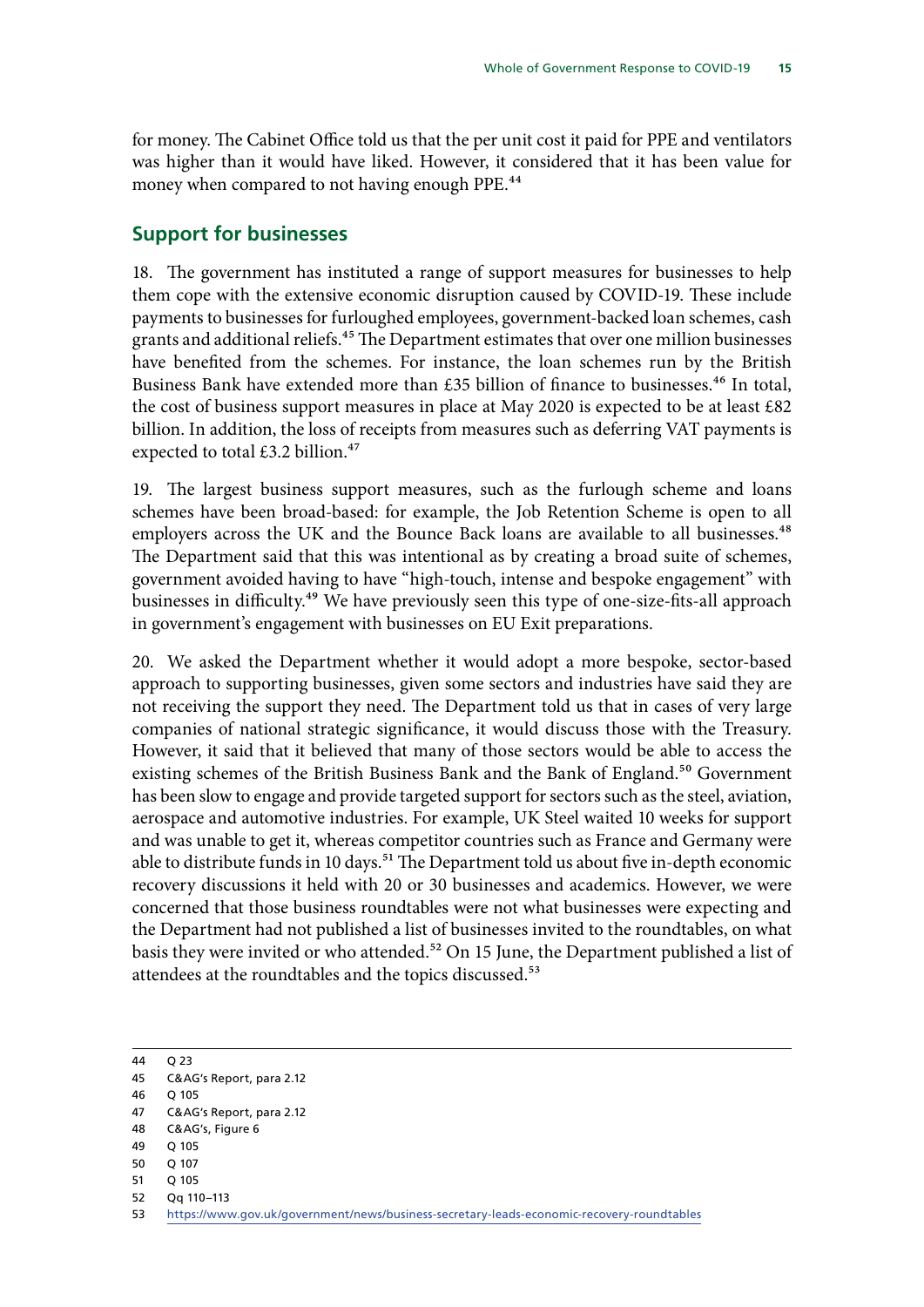### <span id="page-17-0"></span>**Local government funding**

21. Local authorities play a significant role in all parts of the UK government's response to COVID-19. They have key obligations such as to deliver social care, other parts of the emergency response and support for individuals and businesses. Central government funding to local authorities has included  $£3.2$  billion provided in two tranches of £1.6 billion and a £600 million Infection Control Fund to tackle the spread of COVID-19 in care homes.<sup>54</sup>

22. Local authorities' budgets are under more pressure than ever as a result of COVID-19, and many local authorities are concerned that they are not getting the financial support that they need from central government.<sup>55</sup> The Local Government Association told us that without certainty of further funding and flexibility around their budget setting, many councils will have to take measures in anticipation of future funding shortfalls.<sup>56</sup> This could mean in-year cuts to vital local services that are supporting communities through the crisis.57 The Ministry acknowledged that the need to provide more support for local government is well understood.<sup>58</sup> The Ministry told us that it was taking action in three ways: analysing monthly monitoring returns from local authorities; providing further funding to local authorities, including £300 million for the Test and Trace programme; and work on a "fuller, more comprehensive solution" on local authority finance, to ensure that councils are put on a more sustainable footing this financial year." It intends to publish the monthly monitoring return details "very soon".<sup>59</sup> It said that the most recent return shows that local authorities estimated expenditure pressures of £795 million from March to the end of May against the government's COVID-19 priorities. The Ministry said it is reassured that it has provided sufficient funding to date and also that its policies and support for the sector can be informed by comprehensive returns.<sup>60</sup> The Ministry told us that it was not aware of any local authorities that are imminently planning to issue a section  $114$  notice.<sup>61</sup>

23. Although the Ministry has set out the areas of local government funding that central government will refund, this does not include all of the detail needed to give local authorities clarity. For instance, on homelessness and rough sleeping it is not clear whether the whole of the homelessness and rough sleeping spend by local authorities will be refunded.<sup>62</sup> The Treasury told us that the financial position of local authorities will be something that it will discuss with the Ministry and address in the next spending review.<sup>63</sup>

63 Q 114

<sup>54</sup> C&AG's report, para 1.5, Figure 4

<sup>55</sup> Q 66

<sup>56</sup> Local Government Association submission, dated June 2020 Qq 62–65

<sup>57</sup> Local Government Association submission, dated June 2020 Qq 62–65

<sup>58 0.88</sup> 

<sup>59</sup> Q 67

<sup>60</sup> Supplementary Information dated 22 June 2020 from the Ministry of Housing, Communities & Local Government, para 5

<sup>61</sup> Q 66

<sup>62</sup> Q 87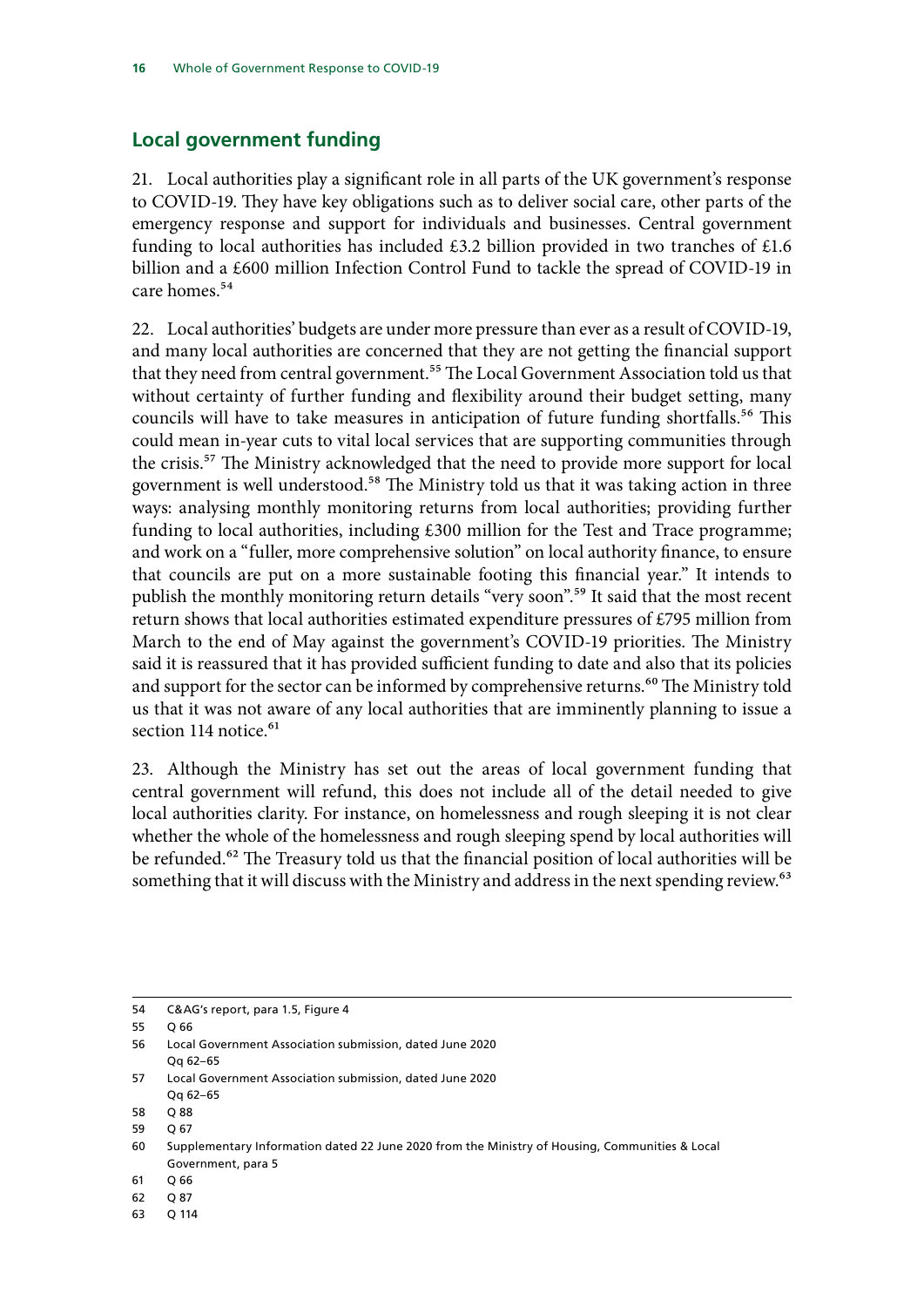### <span id="page-18-0"></span>Formal minutes

#### **Thursday 16 July 2020**

Virtual meeting

Members present:

Meg Hillier, in the Chair

| Olivia Blake       | Shabana Mahmood                      |
|--------------------|--------------------------------------|
|                    | Dame Cheryl Gillan Mr Gagan Mohindra |
| Peter Grant        | Sarah Olney                          |
| Mr Richard Holden  | Nick Smith                           |
| Sir Bernard Jenkin | James Wild                           |

Draft Report (*Whole of Government Response to COVID-19*), proposed by the Chair, brought up and read.

*Ordered*, That the draft Report be read a second time, paragraph by paragraph.

Paragraphs 1 to 23 read and agreed to.

Summary agreed to.

Introduction agreed to.

Conclusions and recommendations agreed to.

*Resolved*, That the Report be the Thirteenth of the Committee to the House.

*Ordered*, That the Chair make the Report to the House.

*Ordered*, That embargoed copies of the Report be made available, in accordance with the provisions of Standing Order No. 134.

[Adjourned till Monday 20 July at 1:45pm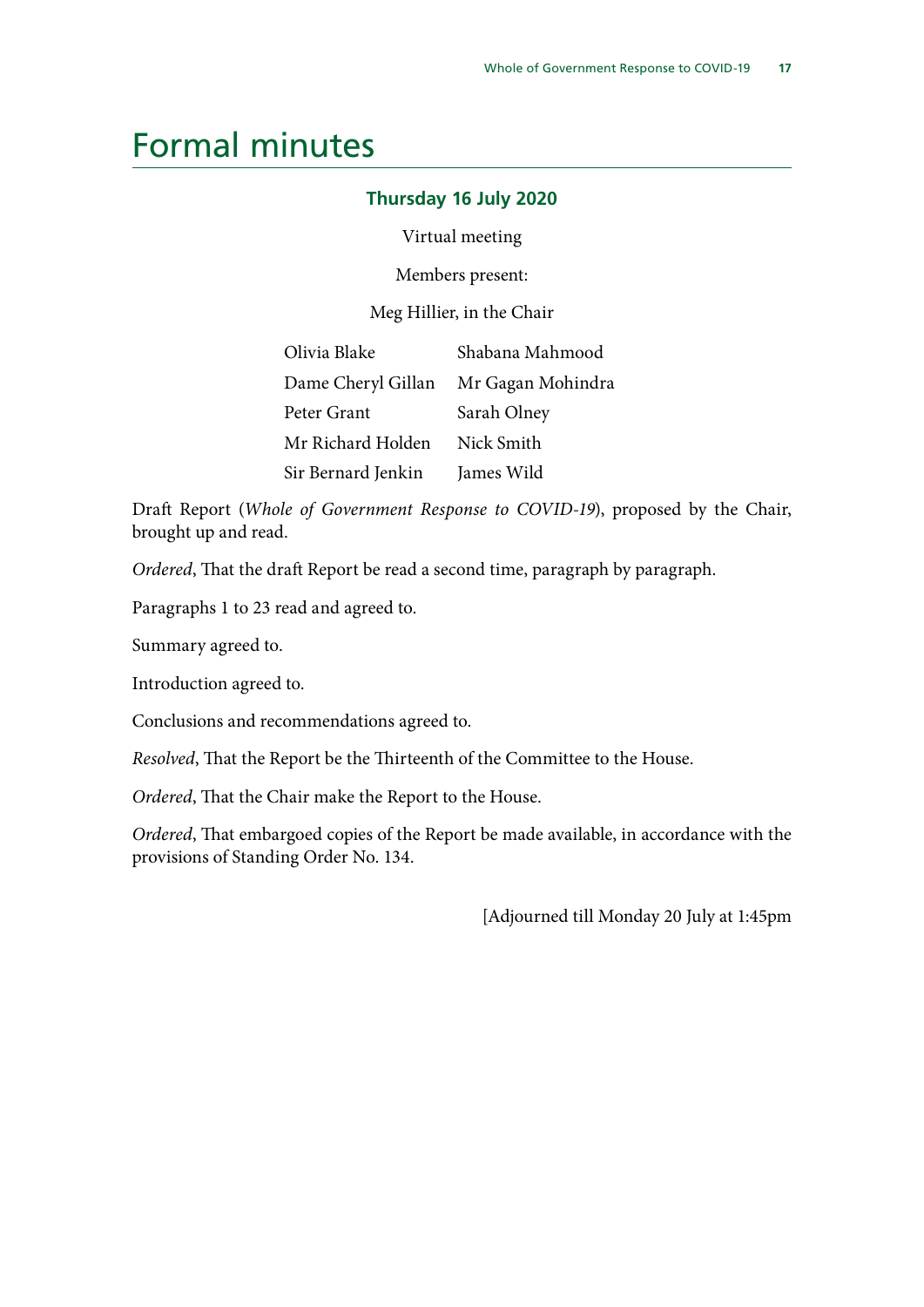## <span id="page-19-0"></span>**Witnesses**

The following witnesses gave evidence. Transcripts can be viewed on the [inquiry publications](https://committees.parliament.uk/work/335/whole-of-government-response-to-covid19/publications/) [page](https://committees.parliament.uk/work/335/whole-of-government-response-to-covid19/publications/) of the Committee's website.

#### **Monday 15 June 2020**

**Jeremy Pocklington**, Permanent Secretary, Ministry of Housing, Communities and Local Government; **Sam Beckett**, Acting Permanent Secretary, Department for Business, Energy and Industrial Strategy; **Sir Tom Scholar**, Permanent Secretary, HM Treasury; **Alex Chisholm**, Permanent Secretary, Cabinet Office; Cat Little, Director General, HM Treasury **Q1-125**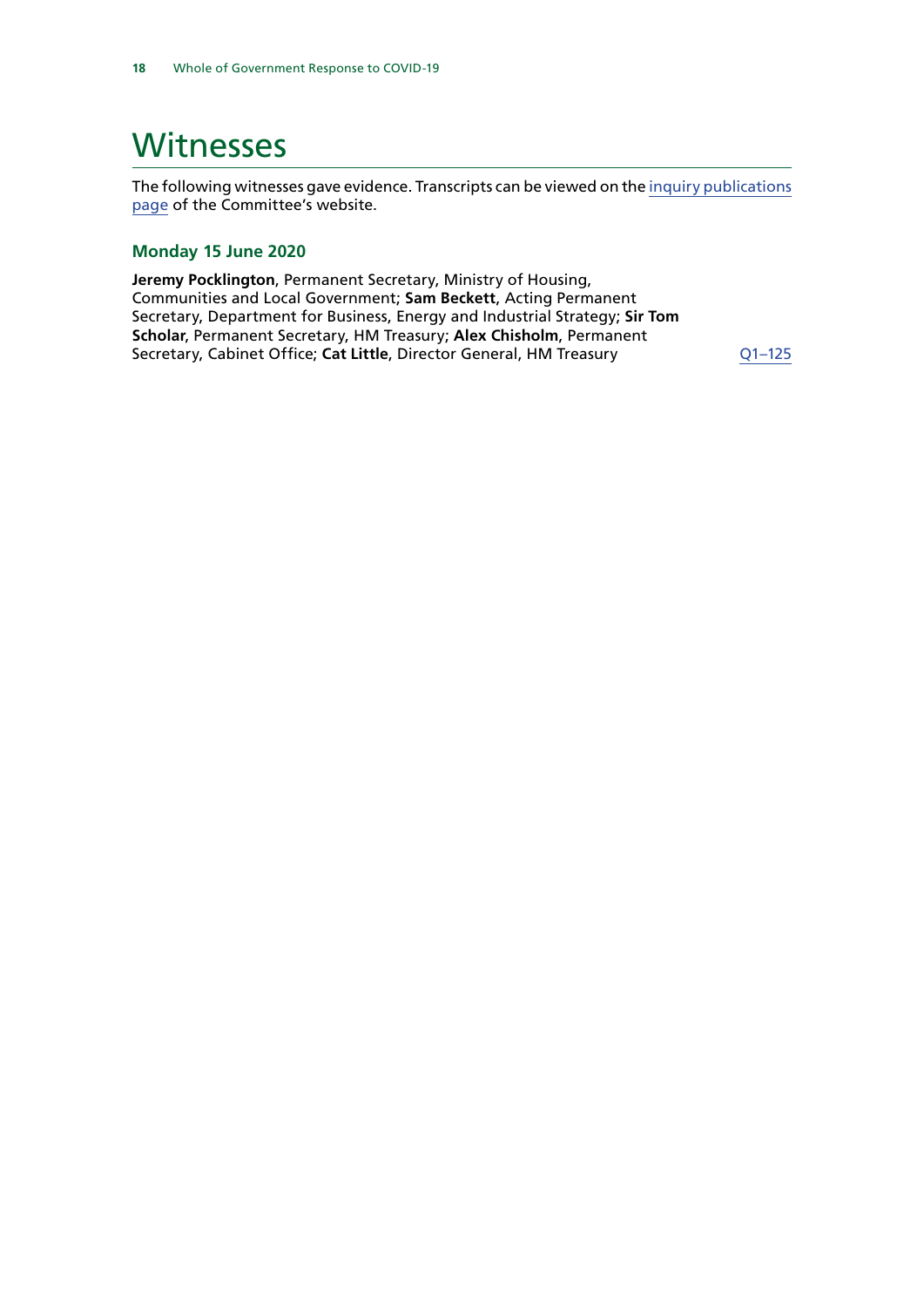## <span id="page-20-0"></span>Published written evidence

The following written evidence was received and can be viewed on the [inquiry publications](https://committees.parliament.uk/work/335/default/publications/written-evidence/) [page](https://committees.parliament.uk/work/335/default/publications/written-evidence/) of the Committee's website.

GRC numbers are generated by the evidence processing system and so may not be complete.

- 1 Baker, Professor Andrew [\(GRC0003](https://committees.parliament.uk/writtenevidence/6520/html/))
- 2 Leaver, Professor Adam ([GRC0003\)](https://committees.parliament.uk/writtenevidence/6520/html/)
- 3 Local Government Association (Mr Iredia Oboh, Public Affairs and Campaigns Adviser) [\(GRC0006\)](https://committees.parliament.uk/writtenevidence/6556/html/)
- 4 Murphy, Professor Richard [\(GRC0003](https://committees.parliament.uk/writtenevidence/6520/html/))
- 5 NHS Providers (Mrs Susan Bahl, Head of Policy and Public Affairs) ([GRC0001](https://committees.parliament.uk/writtenevidence/6470/html/))
- 6 Public Accounts Committee, Welsh Parliament ([GRC0005](https://committees.parliament.uk/writtenevidence/6530/html/))
- 7 Telles, Dr Pedro [\(GRC0004\)](https://committees.parliament.uk/writtenevidence/6524/html/)